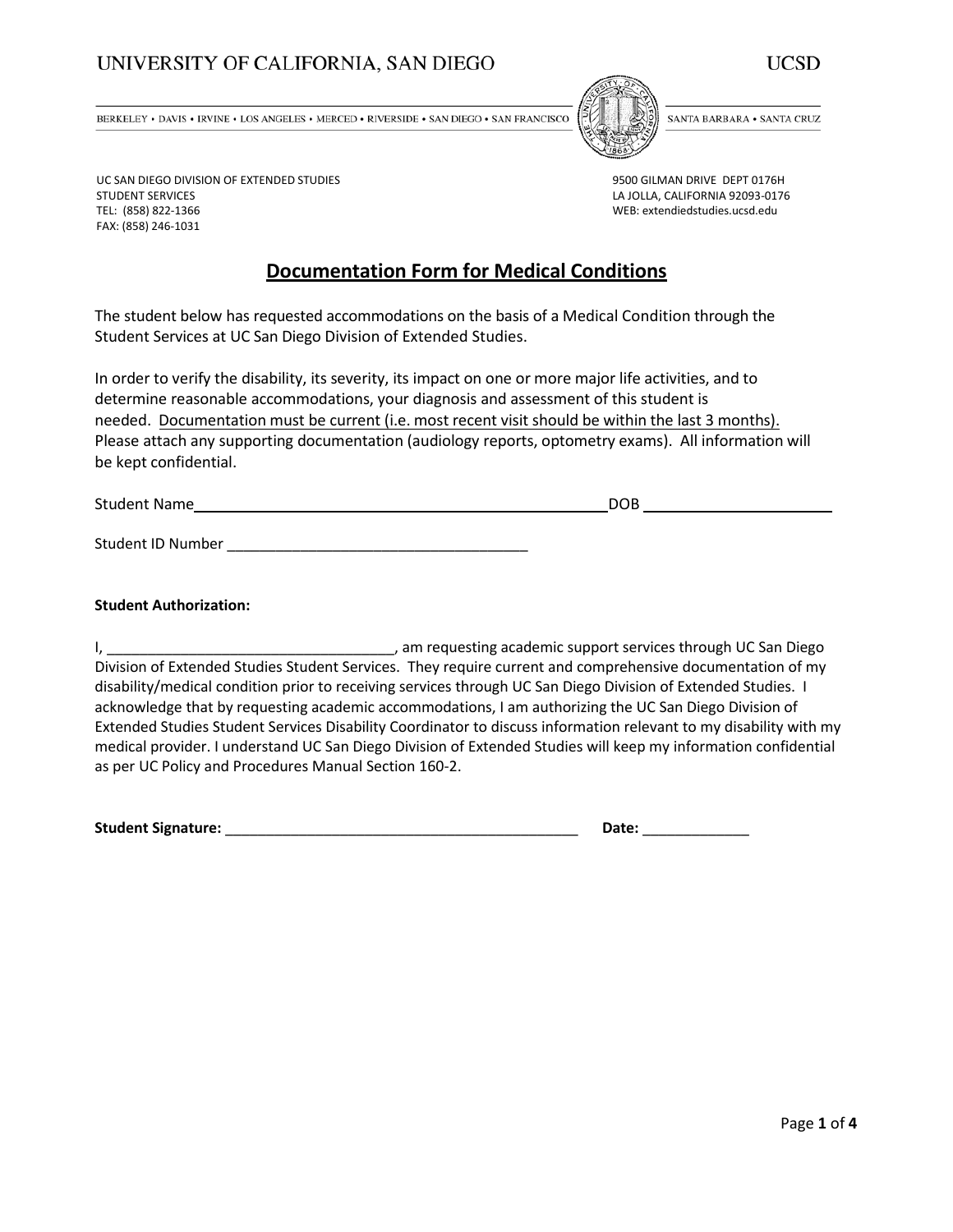## **TO BE COMPLETED BY CERTIFYING PROFESSIONAL**

| Name/Title of Certifying Professional (Please Print)<br>Mame/Title of Certifying Professional (Please Print)<br>Mame |                                       |
|----------------------------------------------------------------------------------------------------------------------|---------------------------------------|
|                                                                                                                      | State <u>________________________</u> |
|                                                                                                                      |                                       |
|                                                                                                                      |                                       |

#### **Provider Certification:**

I certify, by my signature below, that I conducted or formally supervised and co-signed the diagnostic assessment of the student named above. In cases where the diagnostic assessment of the student was performed by another clinician, my signature confirms the review of the original assessment and agreement of the diagnosis.

### **OR**

| If you feel you <b>CANNOT</b> provide documentation for this student, please indicate the reason below: |                                                                                                                                                 |  |  |  |
|---------------------------------------------------------------------------------------------------------|-------------------------------------------------------------------------------------------------------------------------------------------------|--|--|--|
| I am not treating this student                                                                          | I have not diagnosed this student                                                                                                               |  |  |  |
| I have referred to another clinician                                                                    | I have referred for additional evaluation                                                                                                       |  |  |  |
| would need additional sessions with the<br>student to complete this form<br>Other                       | I have insufficient information to describe<br>functional limitations that would impact<br>the student's academic work/major life<br>activities |  |  |  |

**Provider Signature:** \_\_\_\_\_\_\_\_\_\_\_\_\_\_\_\_\_\_\_\_\_\_\_\_\_\_\_\_\_\_\_\_\_\_\_\_\_\_\_\_\_\_\_ **Date:** \_\_\_\_\_\_\_\_\_\_\_\_\_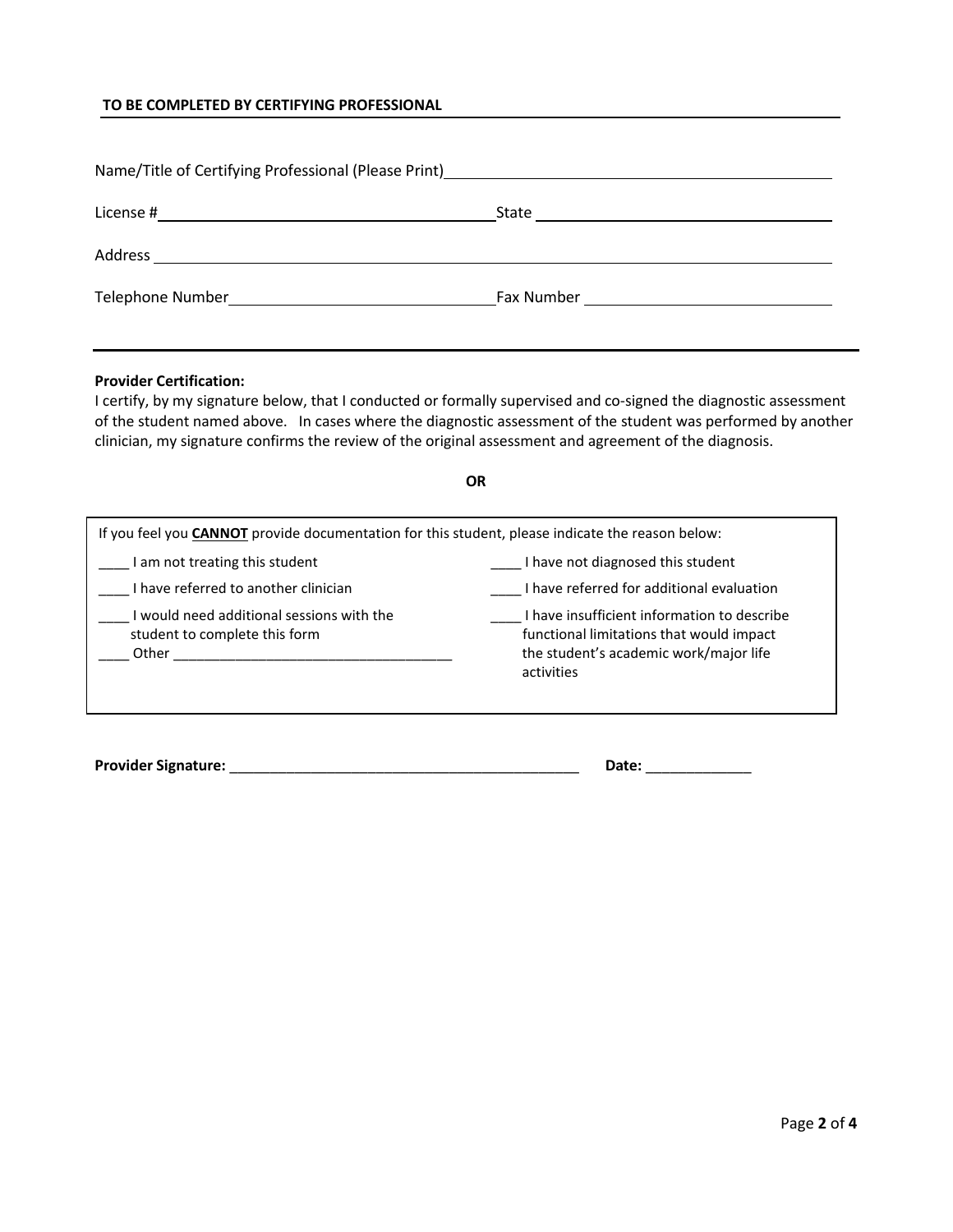- 1. What is the **diagnosis(es)/ impairment(s)** that you are **CURRENTLY** treating?
- 2. What is the initial date of the diagnosis and describe the assessments/procedures used in determining the diagnosis. If unknown, is this the student's self-report?
- 3. When was your most recent appointment with the student for this diagnosis? \_\_\_\_\_\_\_\_\_\_\_\_\_\_\_\_\_\_\_\_\_

\_\_\_\_\_\_\_\_\_\_\_\_\_\_\_\_\_\_\_\_\_\_\_\_\_\_\_\_\_\_\_\_\_\_\_\_\_\_\_\_\_\_\_\_\_\_\_\_\_\_\_\_\_\_\_\_\_\_\_\_\_\_\_\_\_\_\_\_\_\_\_\_\_\_\_\_\_\_\_\_\_\_\_\_\_\_\_\_ \_\_\_\_\_\_\_\_\_\_\_\_\_\_\_\_\_\_\_\_\_\_\_\_\_\_\_\_\_\_\_\_\_\_\_\_\_\_\_\_\_\_\_\_\_\_\_\_\_\_\_\_\_\_\_\_\_\_\_\_\_\_\_\_\_\_\_\_\_\_\_\_\_\_\_\_\_\_\_\_\_\_\_\_\_\_\_\_

\_\_\_\_\_\_\_\_\_\_\_\_\_\_\_\_\_\_\_\_\_\_\_\_\_\_\_\_\_\_\_\_\_\_\_\_\_\_\_\_\_\_\_\_\_\_\_\_\_\_\_\_\_\_\_\_\_\_\_\_\_\_\_\_\_\_\_\_\_\_\_\_\_\_\_\_\_\_\_\_\_\_\_\_\_\_\_\_ \_\_\_\_\_\_\_\_\_\_\_\_\_\_\_\_\_\_\_\_\_\_\_\_\_\_\_\_\_\_\_\_\_\_\_\_\_\_\_\_\_\_\_\_\_\_\_\_\_\_\_\_\_\_\_\_\_\_\_\_\_\_\_\_\_\_\_\_\_\_\_\_\_\_\_\_\_\_\_\_\_\_\_\_\_\_\_\_

- 4. Is the condition (circle one): TEMPORARY? PERMANENT? 5. Is the condition (circle one): STABLE? PROGRESSIVE?
- 6. Activities Assessment: Please check which of the activities are affected because of the diagnosis/impairment and indicate the level of limitation with *current treatment protocols*. Please assess all activities and indicate if you observed them and/or if they are self-reported by the student. If not applicable, please check the box marked 'No Impact.'

|                     | <b>Level of Limitation</b> |                           |                         |                | <b>Observation</b> |                                |
|---------------------|----------------------------|---------------------------|-------------------------|----------------|--------------------|--------------------------------|
| <b>Activity</b>     | <b>Mild</b><br>Impact      | <b>Moderate</b><br>Impact | <b>Severe</b><br>Impact | <b>Unknown</b> | Self-Reported      | <b>Medical</b><br>Professional |
| Talking             |                            |                           |                         |                |                    |                                |
| Hearing             |                            |                           |                         |                |                    |                                |
| <b>Breathing</b>    |                            |                           |                         |                |                    |                                |
| Standing            |                            |                           |                         |                |                    |                                |
| Working             |                            |                           |                         |                |                    |                                |
| Reaching            |                            |                           |                         |                |                    |                                |
| Lifting             |                            |                           |                         |                |                    |                                |
| Sitting             |                            |                           |                         |                |                    |                                |
| Walking             |                            |                           |                         |                |                    |                                |
| Seeing              |                            |                           |                         |                |                    |                                |
| Writing             |                            |                           |                         |                |                    |                                |
| Performing          |                            |                           |                         |                |                    |                                |
| <b>Manual Tasks</b> |                            |                           |                         |                |                    |                                |
| Sleeping            |                            |                           |                         |                |                    |                                |
| Learning            |                            |                           |                         |                |                    |                                |
| Reading             |                            |                           |                         |                |                    |                                |
| Thinking            |                            |                           |                         |                |                    |                                |
| Concentrating       |                            |                           |                         |                |                    |                                |
| Memorizing          |                            |                           |                         |                |                    |                                |
| Interacting         |                            |                           |                         |                |                    |                                |
| with Others         |                            |                           |                         |                |                    |                                |
| Self-Care           |                            |                           |                         |                |                    |                                |
| Other               |                            |                           |                         |                |                    |                                |